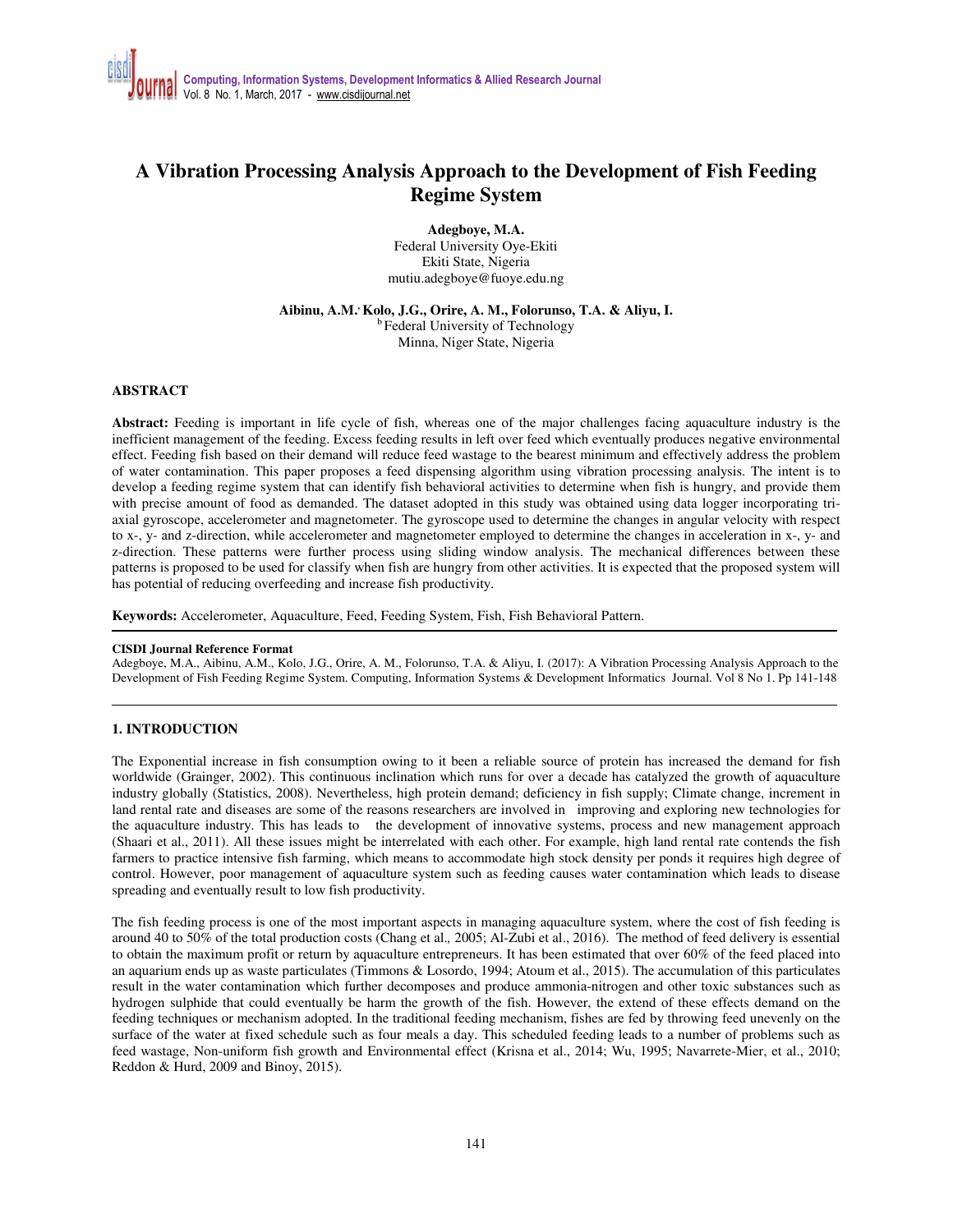The Automated feeding mechanism entails the use of devices such as automatic feeders in dispensing feed at the stipulated times. These feeders are calibrated such that they dispense the right amount of pellets at a particular time. The mechanism allows for feeding in the right schedule and amount pre-defined by user, thereby eliminating the issue of undue labour of the manual feeding. However, these mechanism is not efficient enough due to the fact that the feeding habit of fish changes as a result of changes in growth rate, age, size or weather condition. But with this mechanism feed schedule does not vary in accordance with these factors (Noor et al., 2012).

Therefore, precise quantities of food should be provided to avoid water contamination and economic losses due to feed wastage as well reduced the risk posed to the fish as a result of toxic substances that could result from decomposition of the excess feeding. In order to ensure efficient feeding, intelligent feeding system is required. The system should ensure fish are fed only when they are in need of food and the feeding rate should be determined based on response of the fish to the food.

In view of the challenges, this work proposes to address the inefficiency in managing feeding system as well as providing fish famers ability to handle full and self-regulating feeding operation. To achieve this, a fish behavioural pattern identification algorithm that can classify fish behaviour to determine when fishes are in need of food has been formulated and presented herein this paper.

The rest of the paper is organized as follows: In section 2.0, review of related work is given. Section 3.0 provide the proposed methodology to be adopted, section 4.0 Present the results; while 5.0 concludes the paper.

# **2. LITERATURE REVIEW**

Recently, a number of researches have been carried out to optimize the feeding operation process. Noor et al., (2012) developed an automatic fish feeding system using PIC microcontroller. The system aims at reducing the cost of hiring labourers in feeding operations by allowing manual delivery of feeding cycle to suit the user. The limitation of this work is that the system is not intelligent to monitor the feeding rate of the fish and provide feed accordingly to avoid wastage. A PIC microcontroller based automatic feeder with efficient pellet-distribution device on a DC motor rotational speed proposed feeder by Noor et al., (2012). The system is made up of a feeder stand, keypad, DC motor, pellet storage, former and PIC microcontroller. This feeder was tested with the keypad programmed to determine the motor speed range suitable to the user considering the pond size and pellet distribution. However, the system operation was limited to predefined timing specified during the design.

Papandroulakis et al., (2000) developed a fuzzy logic controller (FLC) system for feeding fish using linguistic estimations and rules for the daily feeding managements of sea bream larvae. A related feed monitoring and Control System based on groups of sensors in a marine fish farm proposed by Garcia et al., (2010). The sensors used includes: oxygen sensors, temperature sensors, displacement speed sensors, biomass distribution sensors, and pellet detection sensors. The information acquired from this group of sensors were used to determine when the fish are in need of food. The results obtained, proved to be effective for controlling feeding process, saving feed wastage; thus, reducing fish production cost. However, system implementation is highly expensive due to large number of sensors applied.

In 2010, (Garcia et al.,) propose a monitoring and control sensor system for fish feeding in marine fish farms using underwater transducers to monitor the movement of fish in sea. The system reduces reduce manual method of feeding. However, feeding rate of the fishes is not taken into account. Kamisetti and Shaligram (2012) developed a smart electronic system for pond management in fresh water aquaculture which continuously measures and control several hydro-biological parameters responsible for growth of fishes. These factors are majorly used for cleaning the pond. The system also possesses intelligence through Predictive Decision Support System (PDSS) for predicting stress factor on-line. However, there is a need for efficient feeding system in order to reduce the wastage thereby contributing to keeping the pond clean.

Lee et al. (2013) applied computer vision technology in a sustainable aquaculture feeding system. The system uses Labview as well as integration of various components such as actuators, webcam, Intel processor, Bluetooth device. An algorithm was developed to detect the presence of fishes and count their numbers. The limitation of this work is that it can only infer the appetite of fishes based on their number, there is no means to validate if really the fishes are hungry and the consumption rate of the fish.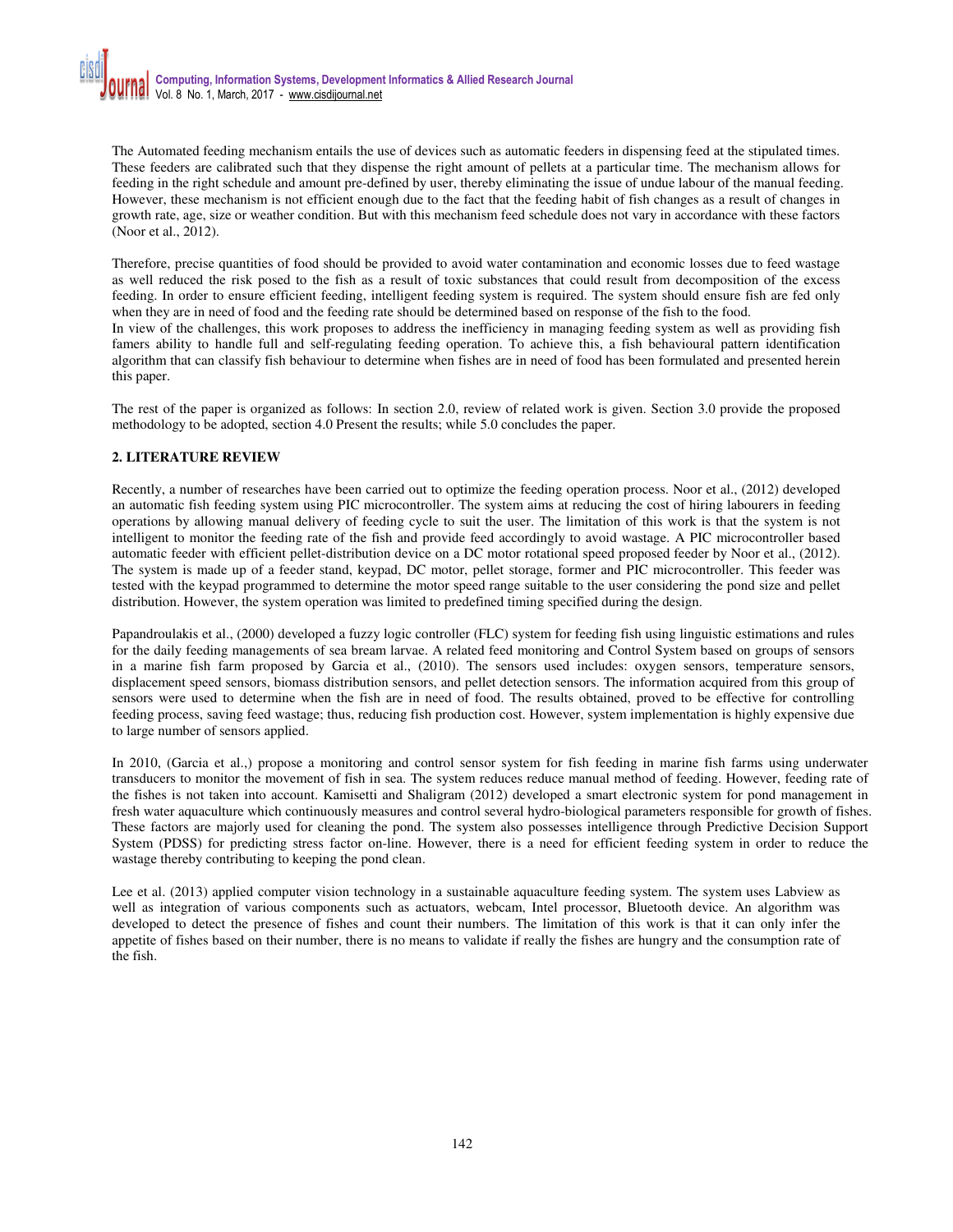## **3. PROPOSED FEEDING REGIME SYSTEM**

The proposed methodology consists of five steps: fish behaviour vibration patterns identification, data acquisition, feature extraction, algorithm development as well as testing and performance evaluation of the developed system using k-fold validation technique. The method of realizing each module is described in subsequent subsection.

### **3.1 Data Acquisition**

The datasets used in this study was obtained from the study conducted by Takuji et al., (2014). The setup used for the acquisition of data include a data logger incorporating tri-axial gyroscope, accelerometer and magnetometer. The data logger is cylindrical in shape (diameter: 3 cm, length:17 cm) with a mass of 108 g in air. The logger measured and stored all the sensors outputs in an internal micro SDHC memory (32 GB) at a sampling frequency of 500 Hz with measurement average size of 1.0 Gauss, 16g and 1500 degree per second for the magnetic field, acceleration and angular velocity respectively. One week prior to the feeding and escape response measurements, the length and mass of the fish were measured under anaesthesia induced with phenoxyethanol (0.05%). A plastic plate (3618 cm<sup>2</sup>) was sutured to the dorsal musculature just above the centre mass (CM; 43% of the TL) of the fish using cable ties. The plate formed the base of the data logger. The temporary attachment of the gyro logger to the base plastic plate was accomplished using cable ties and the fish were sedated using anaesthesia during this process. The mass of the data logger less than 3% of the body mass of the fish.

#### **3.2. Feature extraction**

The feature extraction techniques adopted in this work are classified as mean, standard deviation and variance of the acceleration and gyroscope value. The purpose of this process is to generate feature vector that are suitable for individual identity recognition. Mathematical model in (3.1) to (3.3) was applied to extract feature in time domain.



Where  $\bar{g}$  represent mean,  $\sigma$  represent standard deviation,  $\bar{g}q$  represent, N represent number of data and A represent the summation of the data from  $k = 1$  to N.

#### **3.3 Algorithm Development**

The proposed algorithm for feed dispensing will classify fish behaviour to determine when fish is feeding and disturb by predator. Figure 3.1. illustrates the block diagram representation of the proposed fish dispensing algorithm. The dataset will be divided into two sets namely: training dataset and testing dataset. The training dataset will be used to train the proposed algorithm whereas the testing dataset will be used for the testing. The mathematical model in (3.4) illustrate model of neural network.

$$
\Box_k = \sum_{j=1}^n w_{kj} x_j + b_k \tag{3.4}
$$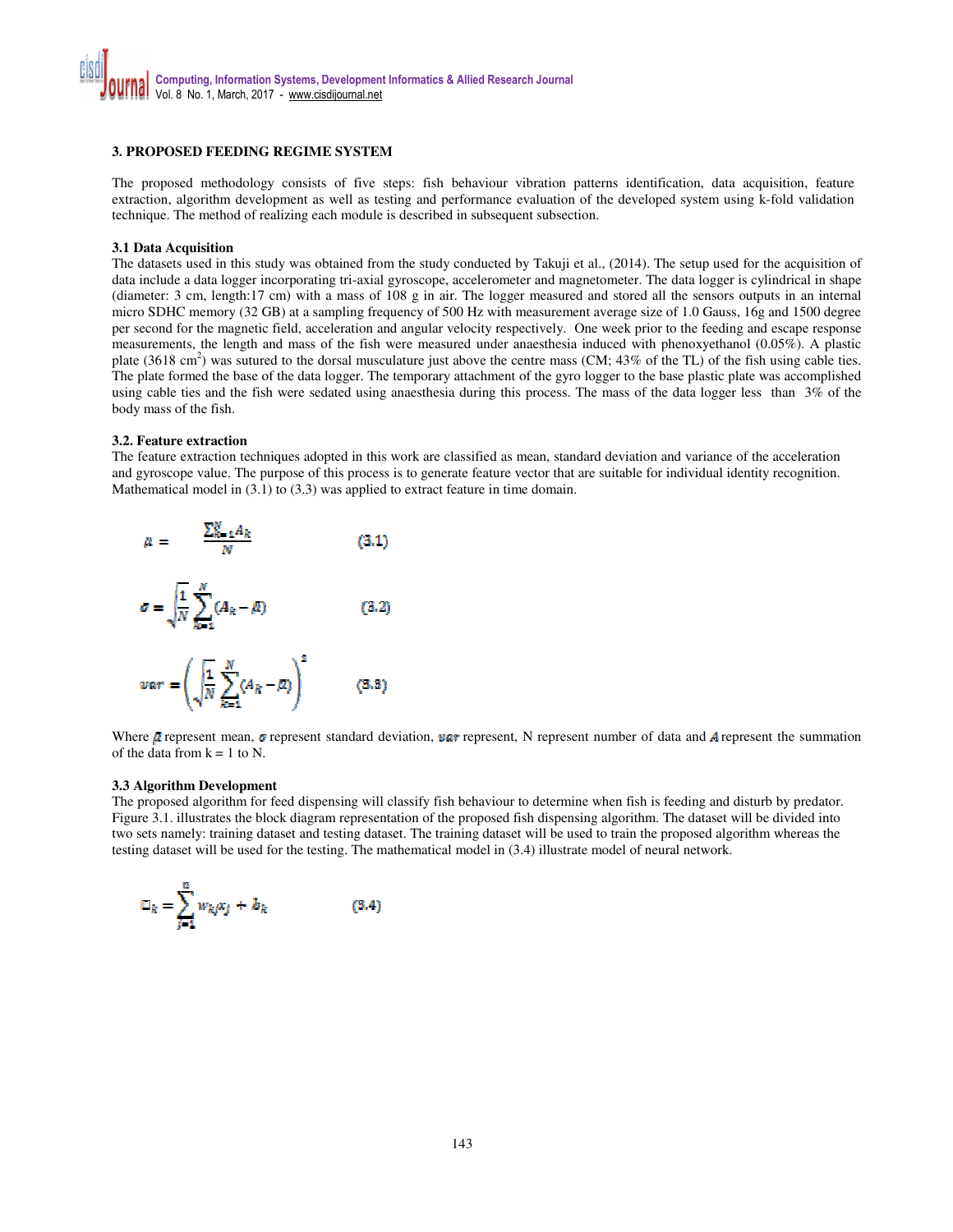

**Figure 3.1: Proposed feed dispensing algorithm** 

Where  $U_k$  represent Neuron output,  $x_i$  represent input signal,  $W_k$  istand for weight from the jth to kth neuron and  $b_k$ represent bias value.

Back-propagation algorithm proposed to be use for training the network in order to fine a set of connection weights that minimizes an error function. The proposed algorithm involves the following steps (Ogunlela et al., 2015): The first step is the computation of the error derivative using mathematical model in (3.5)

$$
\mathbb{E}A_j = \frac{\partial E}{\partial_{yj}} = y_j - d_j \tag{3.5}
$$

Where E denotes Error,  $y_i$  represent activity level of the  $i\tau h$  unit and  $d_i$  represent anticipated output of the  $j\tau h$  unit. The second step involve the computation of how fast the error varies as the total input received by output is changes using mathematical model given by (3.6)

$$
EI_j = \frac{\partial E}{\partial_{xj}} = \frac{\partial E}{\partial y_j} \times \frac{\partial y_i}{\partial_{xj}} = EA_{\square} y_j (1 - y_j)
$$
 (3.6)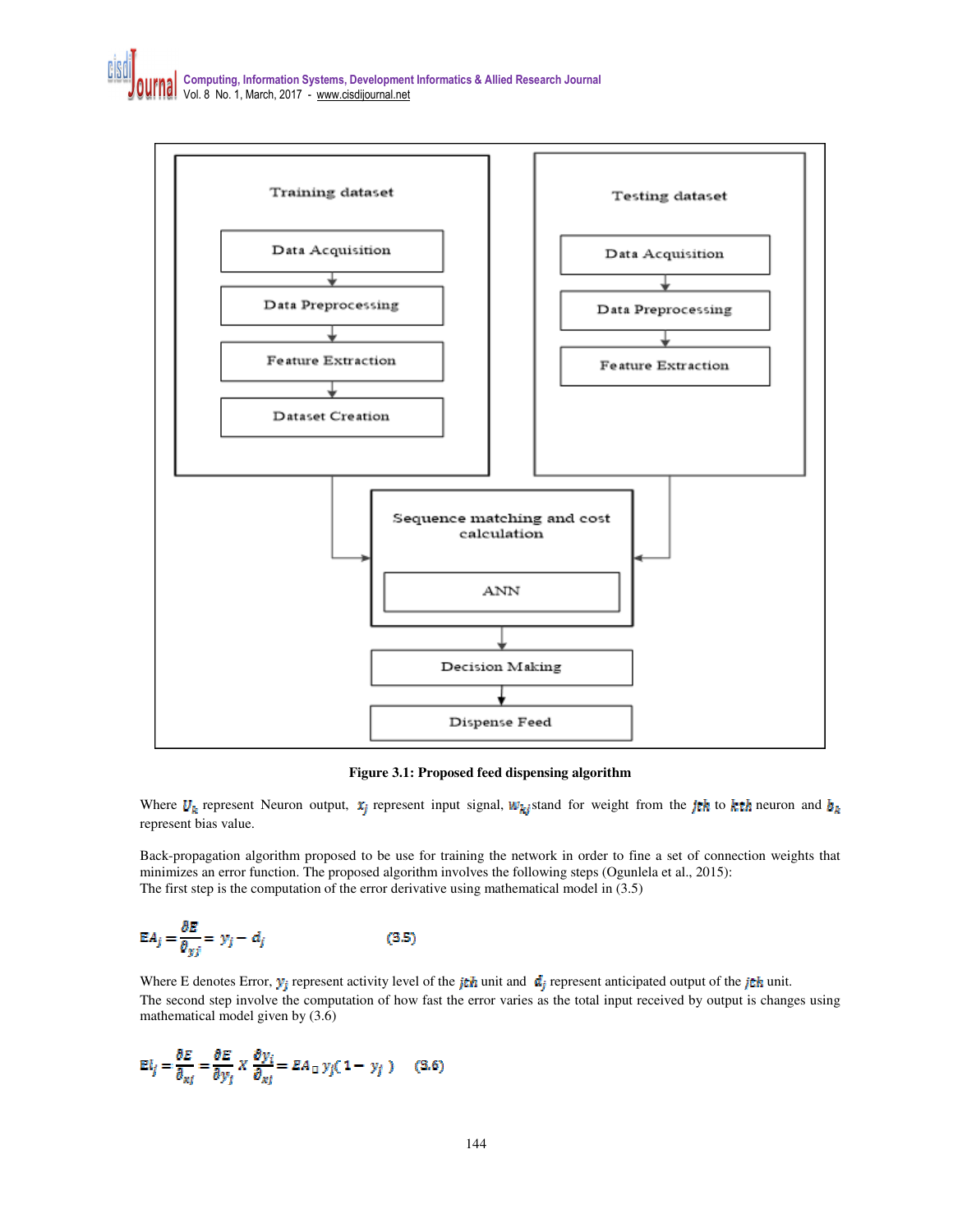The third step is to model how fast changes in error as the weight on the connection into an output unit is changed. The mathematic model is given by (3.7)

$$
E W i_j = \frac{\partial E}{\partial w_{ij}} = \frac{\partial E}{\partial x_j} \times \frac{\partial x_i}{\partial x_j} = E l_j \, y_j \tag{3.7}
$$

The last step is the computation of how fast the error fluctuations as the movement of a unit in the preceding layer is changes using mathematical model in (3.8)

$$
EA_i = \frac{\partial E}{\partial y_i} = \frac{\partial E}{\partial x_j} \times \frac{\partial x_i}{\partial x_j} = \sum E l_j w_{ij}
$$
 (3.8)

# **4. RESULTS AND DISCUSSION**

The analysis technique adopted extracts the data using mathematical methods described in section 3.3 to statistically analyze the parameters of the fish activities. The raw accelerometer data obtained along the x-, y- and z-direction for the escape and feeding movements are shown in Figure 4.1, while the Figure 4.2 shown raw gyroscope data for the escape and feeding movements.



(a) Escape movement (b) Feeding movement





(a) Escape movement (b) Feeding movement

**Figure 4.2: Raw Gyroscope data for the (a) Escape and (b) Feeding movements**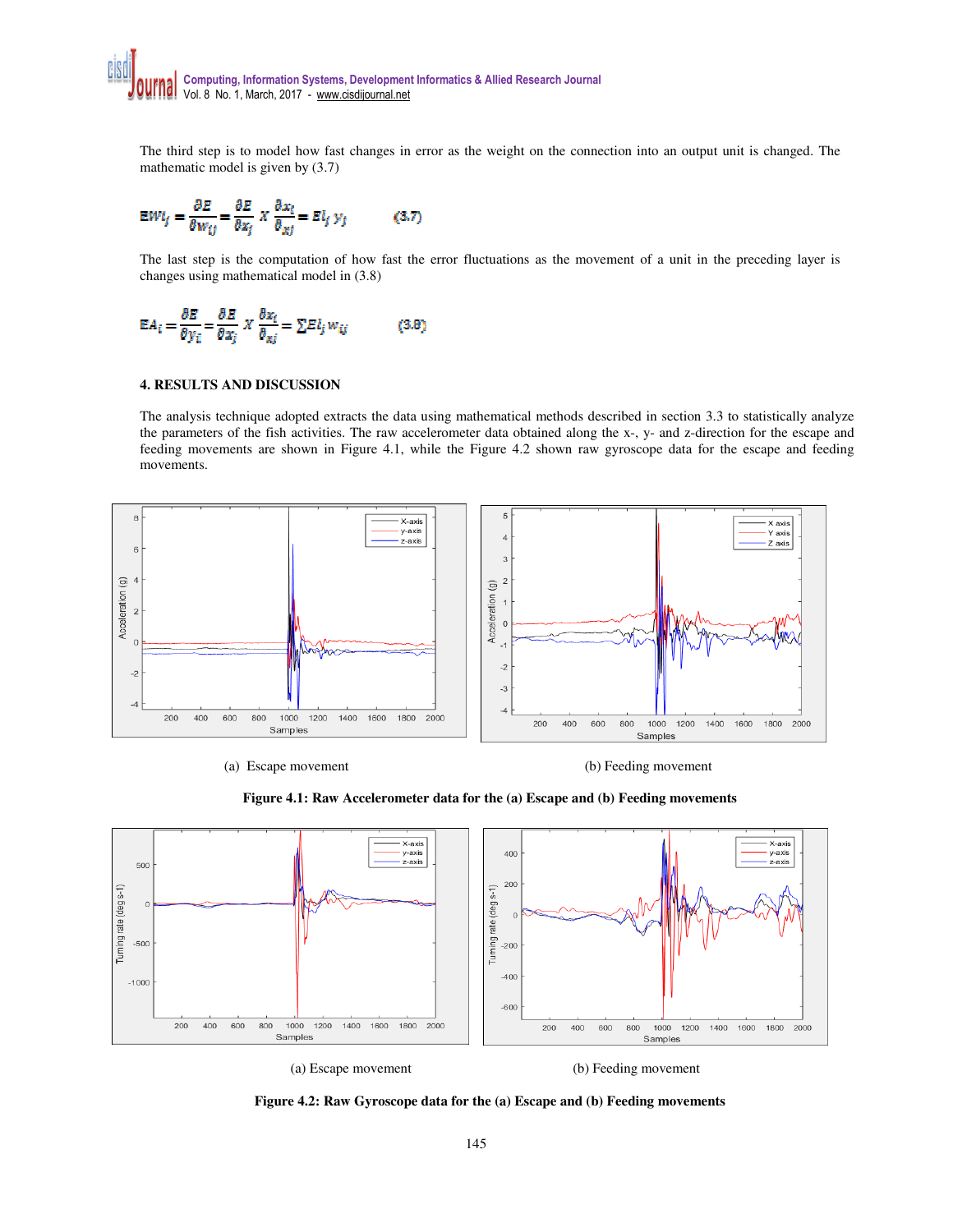

By observing the raw accelerometer data of Figure 4.1 (a) and (b). It can be visually seen that escape movements typically had a maximum acceleration in the x-direction than observed in the feeding movements, which replicates the lower intensity of the beating of the caudal fin during feeding activity compare with escape movements. It can also be deduced that the range of maximum acceleration in escape movement occur in orders of x-, z- and y-direction, while the order of acceleration in feeding movements take place in order of x-, y- and z-direction. For the raw gyroscope data (Figure 4.2 (a) and (b)), the turning rate of the escape event had a higher degree than feeding activities. However, feeding activities poses multiple rate of turning during feeding than escape activities. The differences may be due to different strategies that are involved in the movements, where feeding activities requires the adjustment of movement to capture the food, the escape requires a considerable amount of turning to avoid threats.

The raw data in Figure 4.1 and Figure 4.2 offers a little fact in obtain a feature that can be useful to differentiate between feeding and escape activities. It was noted that differences between the maximum and minimum acceleration and angular velocity provided some beneficial information, however, it is not apposite to relies on it because it may be affected by other factors such as motivation of the fish, attach location of the data logger and environmental factors. To determine the feature vector that are suitable for the classification of these activities, inter-axial differences, mean, Standard Deviation (SD) of the Magnitude Acceleration (MA) and angular velocity (summation of x-, y- and z-direction) were considered using sliding windows analysis. A windows size of 25 sample was applied to the raw accelerometer and gyroscope dataset to determine the mean, SD and variance of the magnitude acceleration and angular velocity for the periods and optimal threshold (feeding and escape location) for each activity were established. The obtained results for the SD were shown in Figure 4.3.



 (a) Accelerometer processed data (b) Gyroscope processed data **Figure 4.3: Standard deviation of the (a) Accelerometer (b) Gyroscope processed data** 

By observing the standard deviation of magnitude acceleration (Figure 4.3 (a)), it can be seen that feeding movement actually exist between 30sample to 60sample, while the escape area only limited to the between 39sample to 55sample with the maximum acceleration. The standard deviation of the gyroscope reading (Figure 4.3 (b)) shows that escape activity exists between 39sample to 55sample with maximum turning rate, while the feeding activity indicate existence of multiple turning rate between 30sample to 60sample and 65sample to 75sample respectively.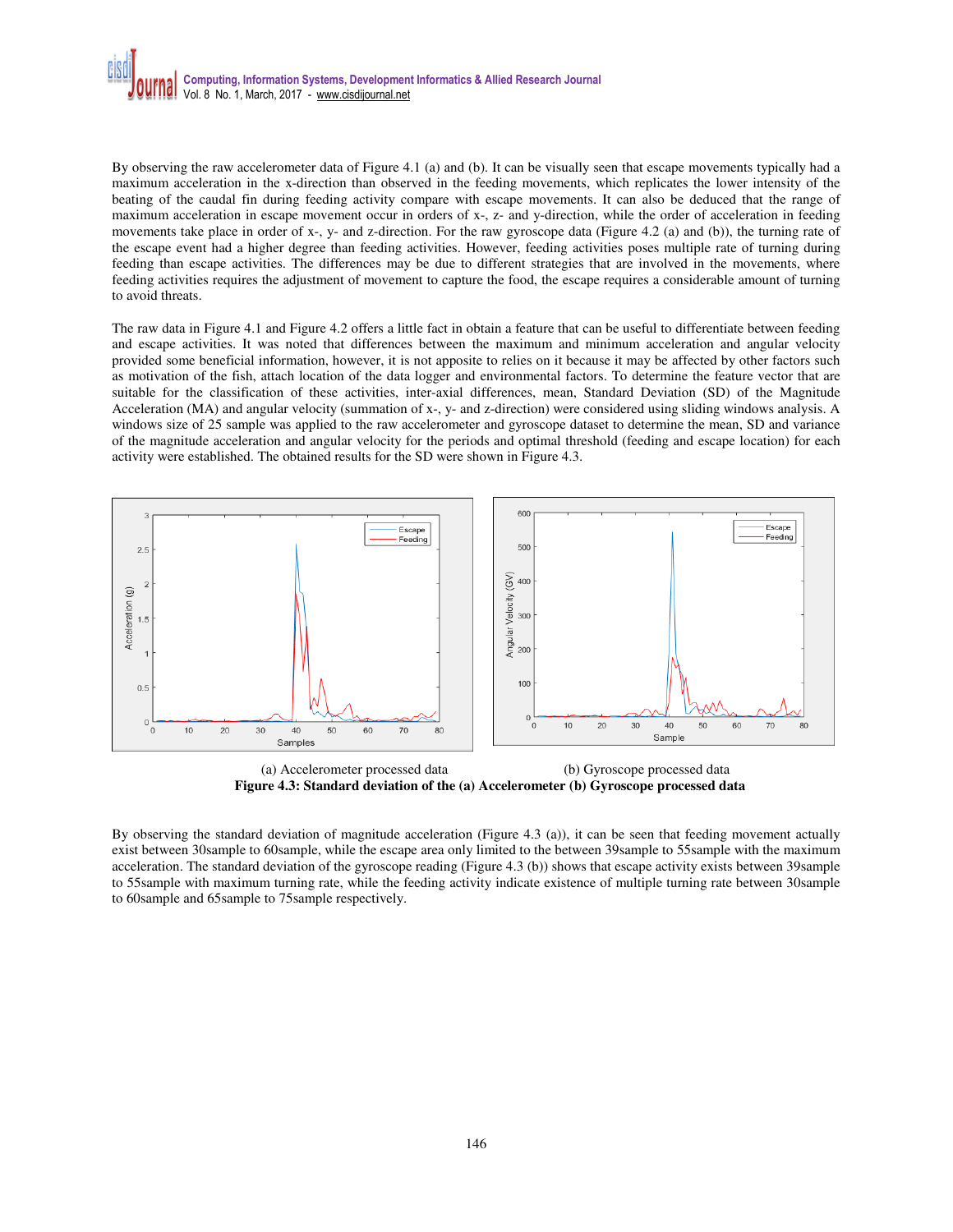# **5. CONCLUSION**

This paper proposed an efficient vibration processing analysis approach to the development of fish feeding regime system. The procedure for the realization of the system can be summarized as following: The data after being acquired it was processed to remove noise. Feature extraction process was then applied to isolate unique features that are suitable to generate vector apposite for identifying behavioral patterns of the fish. From the obtained result, it was observed that maximum acceleration in escape movement occur in orders of x-, z- and y-direction, while the order of acceleration in feeding movements is x-, y- and z-direction. For the raw gyroscope data, the turning rate of the escape event had a higher degree than feeding activities. However, feeding activities poses multiple rate of turning during feeding than escape activities. The differences may be due to different strategies that are involved in the movements.

The procedure for the vector selection was based on visualization and statistical process. The processed data will be divided into training and testing dataset, follow by sequence matching and cost calculation using Multi-Layer Back Propagation Network (MLBPN). The next is the decision making that will be taken whenever feeding activity pattern is identified, this results in dispensing of the feed. This work is proposed to address inefficiency management of fish feeding system as well as provide fisheries with capability to handle full and self-regulating feeding operation. To achieve this, a fish behaviour pattern identification algorithm that can classify fish behaviour pattern to determine when fish is searching for foods was formulated. It is expected that the proposed system will has tendency of reducing overfeeding and inrease fish productivity. Our intention in this paper forms a preliminary step in a long term research geared towards development of feeding regime system that are capable of handle full and self-regulating feeding operation.

## **Acknowledgements**

The authors would like to acknowledge Takuji, N., Yuuki, K., Nobuaki, A., Hiromichi, M., and Shun, W. for permit reuse of their dataset.

# **REFERENCES**

- 1. AlZubi., H. S., Waleed, A.-N., Jonathan, B., & Young, I. (2016). An Intelligent Behavior-Based Fish Feeding System. *13th International Multi-Conference on Systems, Signal & Devices, IEEE*.
- 2. Atoum, Y., Srivastava, S., & Liu, X. (2015). Automatic feeding control for dense aquaculture fish tanks. *IEEE Signal Processing Letters, 22*(8), 1089-1093.
- 3. Binoy, V. (2015). Comparative analysis of boldness in four species of freshwater teleosts. *Indian Journal of Fisheries, 62*(1), 128-130.
- 4. Chang, C., Fang, W., Jao, R.-C., Shyu, C., & Liao, I. (2005). Development of an intelligent feeding controller for indoor intensive culturing of eel. *Aquacultural engineering, 32*(2), 343-353.
- 5. Chang, C. M., Fang, W., Jao, R. C., Shyu, C. Z., & Liao, I. C. (2005). Development of an intelligent feeding controller for indoor intensive culturing of eel. *Aquacultural Engineering, 32*, 343-353.
- 6. Cressey, D. (2009). Aquaculture: future fish. *Nature News, 458*(7237), 398-400.
- 7. Edwards, P. (2015). Aquaculture environment interactions: Past, present and likely future trends. *Aquaculture*.
- 8. FAO. (2010). The state of the world fisheries and aquaculture (SOFIA). *FOOd and Agriculture Organization of the United Nations, Rome*.
- 9. Garcia, M., Sendra, S., Lloret, G., & Lloret, J. (2010). Monitoring and control sensor system for fish feeding in marine fish farms.Monitoring and control sensor system for fish feeding in marine fish farms. *IET communications, 5*(12), 1682-1690.
- 10. Garcia, M., Sendra, S., Lloret, G., & Lloret, J. (2011). Monitoring and control sensor system for fish feeding in marine fish farms. *IET communications, 5*(12), 1682-1690.
- 11. Grainger, R. (2002). Global Trends in Fisheries and Aquaculture, The Next 25 Years: Global Issues. *FAO*.
- 12. Issa, F., Abdulazeez, M., Kezi, D., Dare, J., & Umar, R. (2014). Profitability analysis of small-scale catfish farming in Kaduna State, Nigeria. *Journal of Agricultural Extension and Rural Development*, 347-353.
- 13. Kamisetti, S. N. R., & Shaligram, A. D. (2012). *Smart electronic system for pond management in fresh water aquaculture.* Paper presented at the Industrial Electronics and Applications (ISIEA), 2012 IEEE Symposium on.
- 14. Krisna Dewi, A. P. W., Nursyam, H., & Hariati, A. M. (2014). Response of fermented Cladophora containing diet on growth performances and feed efficiency of Tilapia (Oreochromis sp.). *International Journal of Agronomy and Agricultural Research (IJAAR), 5*(6), 78-85.
- 15. Lee, J.-V., Loo, J.-L., Chuah, Y.-D., Tang, P.-Y., Tan, Y.-C., & Goh, W.-J. (2013). The use of vision in a sustainable aquaculture feeding system. *Research Journal of Applied Sciences, Engineering and Technology, 6*(19), 3658-3669.
- 16. Navarrete-Mier, F., Sanz-L´ azaro, C., & Mar´ın, A. (2010). Does bivalve mollusc polyculture reduce marine fin fish farming environmental impact. *Aquaculture, 306*(1), 101–107.
- 17. Noor, M., Hussian, A., Saaid, M., Ali, M., & Zolkapli, M. (2012). The design and development of automatic fish feeder system using PIC microcontroller. . *Paper presented at the IEEE Control and System Graduate Research Colloquium (ICSGRC 2012)*, 343-347.